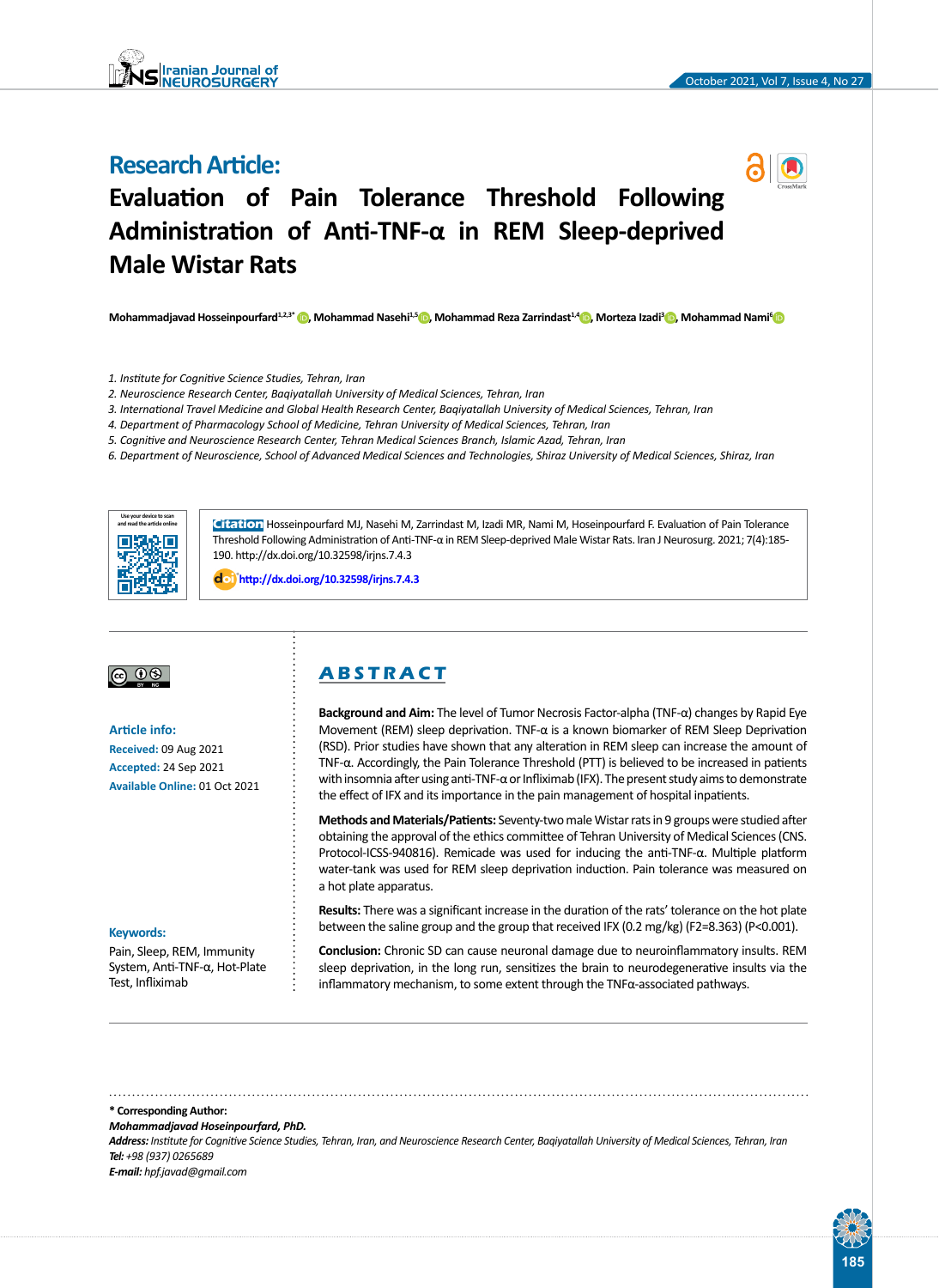## **Highlights**

● The hippocampus has an essential role in cognition and emotion regulation and is one of the numerous areas of the brain displaying neurogenesis from adolescence into adulthood.

● The reduction of hippocampal neurogenesis due to REM sleep deprivation causes a reduction in cognition and emotion regulation, leading to depressive states and emotional disorders.

● Concerning our pharmacological intervention, rats that received IFX 15 minutes before being submitted to the SD procedure showed less memory deficit.

● Sleep deprivation causes inflammation in many parts of the body including the nervous system. These studies emphasize sleep disorders as one presenting sign of the altered function of the immune system and hypothesize the possible mirror effects of sleep disorders and the immune system on each other.

#### **Plain Language Summary**

Tumor Necrosis Factor-alpha (TNF-α) changes by REM sleep deprivation. TNF-α is a known biomarker of REM sleep deprivation (RSD). Prior studies have shown that any alteration in REM sleep can increase the amount of TNF-α. Accordingly, the Pain Tolerance Threshold (PTT) is believed to be increased in patients with insomnia after using anti-TNF-α or Infliximab (IFX). Therefore, 72 male Wistar rats in 9 groups were studied. Remicade was used for inducing anti-TNF-α. A multiple platform water-tank was used for REM sleep deprivation induction. Pain tolerance was measured on a hot plate apparatus. There was a significant increase in the duration of the rats' tolerance on the hot plate between the saline group and the group that received IFX. Chronic SD can cause neuronal damage due to neuroinflammatory insult. REM sleep deprivation, in the long run, sensitizes the brain to neurodegenerative insults via the inflammatory mechanism, to some extent through the TNFα-associated pathways. According to the findings of this study and the observations on PTT, analgesics should be used more carefully in the treatment process.

# **1. Introduction**

esearchers have extensively surveyed human behaviors with respect to a multitude of neuro-psycho-physiological aspects [\[1\]](#page-4-0). Most of the neuroinflammatory markers such as elevated Tumor Necrosis Factoralpha (TNF-α) can remarkably affect neural

factors. TNF- $\alpha$  is a known biomarker in the deprivation of Rapid Eye Movement (REM) sleep [\[2\].](#page-4-1) The relation between sleep, nutrition, and practice has been discussed considering many aspects such as neuroinflammation, neuroprotectors, and neurotransmitters. These components affect human sensation, perception, cognition, emotions, and behaviors [\[3\]](#page-4-2) which can also be attributed to a close relationship with the immune system  $[4, 5]$  $[4, 5]$  $[4, 5]$ . **R**

Today, the relationship between sleep and the immune system has also been addressed by researchers in the fields of neural physiology and pathophysiology [\[6\]](#page-5-1). Thus, in order to improve the conditions of sleep for hospital inpatients, intensive care standards must be considered [\[7\].](#page-5-2) In addition, sleep disorders change the level of cytokines such as Interleukin-1 (IL1), IL6, and specifically TNF- $\alpha$  [\[4\]](#page-4-3). Remarkably, some researchers have demonstrated that the reduction in the level of TNF- $\alpha$  could increase the quality of sleep.

Insomnia especially in the REM stage is considered as one of the important complaints that can affect the treatment progress of inpatients [\[8\].](#page-5-3) Among many reasons that cause sleep disorder, pain and stress are the major causes of REM sleep disorder, especially in patients hospitalized after surgery [9]. Managing this condition is one of the common aims of therapists  $[10]$ . Previous studies focused on the effects of REM Sleep Deprivation (RSD) and the Pain Tolerance Threshold (PTT) affected by Infliximab (IFX) [\[11\]](#page-5-5). Anti-TNF-α or IFX is one of the effective suppressants for this condition [\[12\]](#page-5-6). Therefore, this study aimed at indicating the necessity of pain management for therapists before prescribing IFX.

#### **2. Methods and Materials/Patients**

## **Subjects**

In this study, 72 male Wistar rats, weighing between 200 and 250 g, were divided into 9 groups each including 8 rats which were sacrificed according to the ethics code in the ethics committee (CNS.Protocol-ICSS-940816).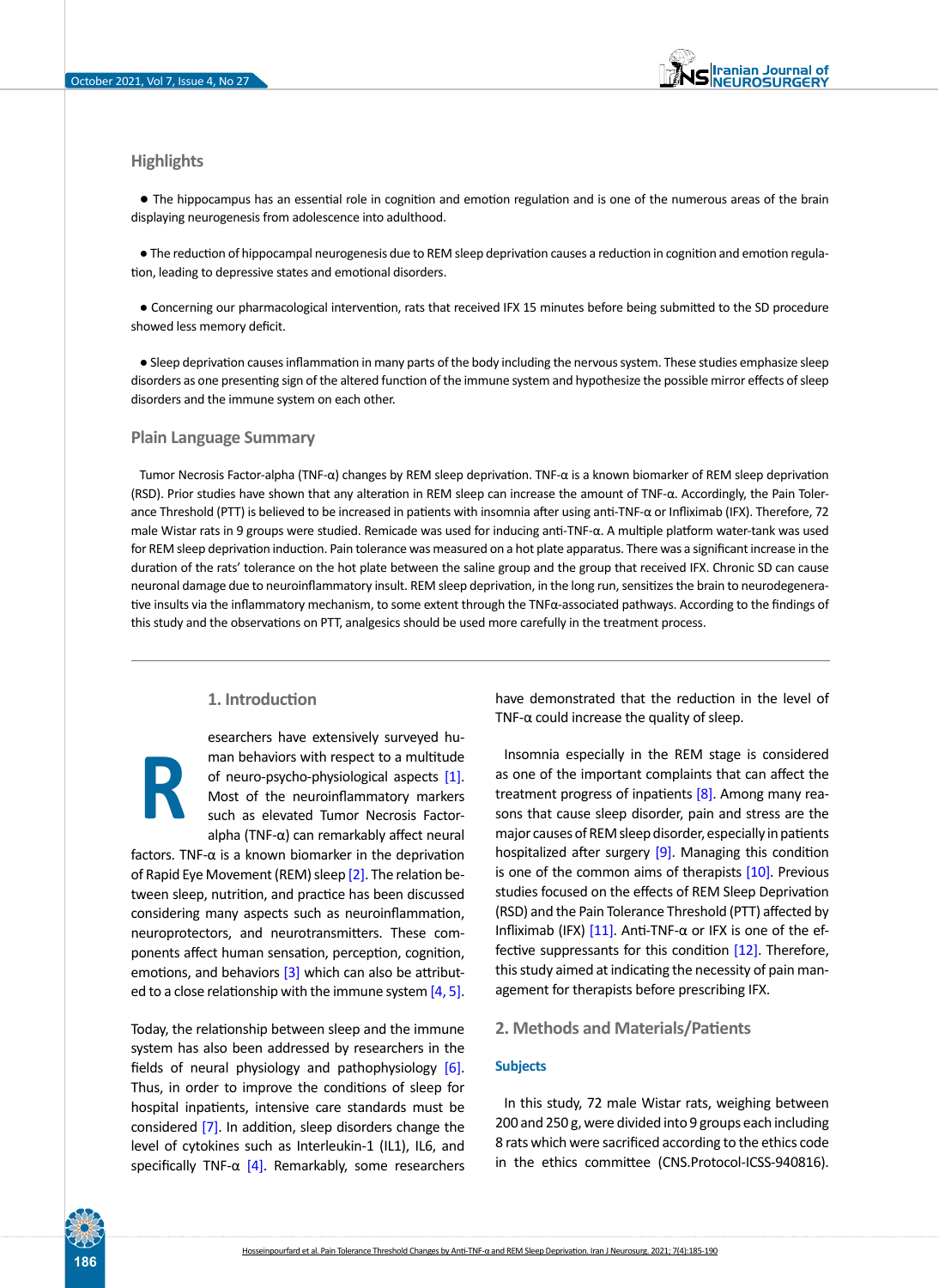The ethical protocol for animal interventional experiments was approved by the Ethics Committee of the School of Advanced Technologies in Tehran University of Medical Sciences, Iran. The rats were placed in Plexiglas cages (45  $\times$  30  $\times$  30 cm) within the study period with free access to food and water. They were maintained under a light-dark cycle of 12 hours (lights at 07:00 A.M.), with a temperature of 22±3°C and humidity of 55-60%.

#### **Drug preparation and administration**

Infliximab (IFX) is a monoclonal antibody that all of the interventional groups of rats received 15 minutes before starting the REM sleep deprivation phase [\[13-15\]](#page-5-7). The studied groups underwent intraperitoneal injection of IFX with different dosages. The rats subjected to TSD (Total Sleep Deprivation) and CPSR (Chronic Partial Sleep Restriction) which did not receive IFX exhibited a more noticeable memory impairment, increased serum corticosterone, and declined BDNF levels [\[15\]](#page-5-8).

# **Apparatus for REM sleep deprivation by multiple platform water tank**

REM sleep deprivation in rodents has been performed by multiple platform water tanks. In this method, awake animals are placed on small platforms in a water tank, in order to allow the animal's body to be at a higher level than the water level. This way prevents the awake animal to be unobserved in the water. The multiple-platform apparatus was used to induce REM SD for 24 hours  $[16]$ .

After initial training with the apparatus, the animal remains undisturbed. The large platforms allow the animal to sleep during the non-REM sleep, but in the REM period,

 $25$ 

 $\overline{5}$ 

the loss of muscle tone causes the neck to relax and the snout to touch the water, thus stimulating and arousing the animal [\[17\].](#page-5-10) The animal increasingly loses balance and falls in the water which exactly shows REM sleep deprivation. To decrease stress, the protocol was modified by placing multiple platforms in a large tank (150 cm in diameter, 45 cm in height of the water, and 50 cm in height of the surface of the platform). The apparatus has 10 platforms so each time a group of animals including 8 rats is inserted into the apparatus [\[18\]](#page-5-11). All of the cases were included in the apparatus for 24 hours. The apparatus provided two conditions. For the sham group (non-intervention), platforms with 15 cm diameter were used, and for the intervention group platform with 9 cm diameter.

#### **Hot-plate test**

Nociceptive sensitivity was assessed by the hot plate test in which the animal was placed over a heated plate and the latency to lick the paw was used as a criterion for pain threshold and sensitivity. Before analgesia tests, to preserve any stressor agents, great care was taken to control the lab environment for additional and parasite voices, lights, and smells. To assess the pain tolerance threshold, rats were placed on a hot plate at 50±1◦C for less than 30 seconds. The latency for the rats to lick their paws was recorded at which point they were immediately removed from the hot plate  $[19]$ . To analyze the data, ANOVA test and Mean±SD were used by SPSS software, v. 21. The significance level was considered P<0.05.

# **3. Results**

**IFX 0.2** 

The three study groups included sham (Intraperitoneal Saline injection), rats which received 0.1 mg/kg of intra-



Plate Lick Latency (Seconds)

**Two Way ANOVA** 

**IFX 0.1** 

**Two Way ANOVA** 

**Saline** 

<span id="page-2-0"></span>**Figure 1.** Comparison between normal states (white bar), sleep state (gray bar), and RSD (black bar) in three conditions

Including saline (First 3 groups), with IFX 0.1 mg/kg (Second 3 groups), and with IFX 0.2 mg/kg (Third 3 groups) on the hot-plate lick latency according to Mean±SD per each group. The comparison was done between the rate of the first 3 groups (saline), sham group, and RSD group by the hash mark (###) and in the first and third groups of RSD by asterisk mark (\*\*\*). The marks over bars mean as \*\*\*P<0.001, and ###P<0.001.

∏∦ੱੇ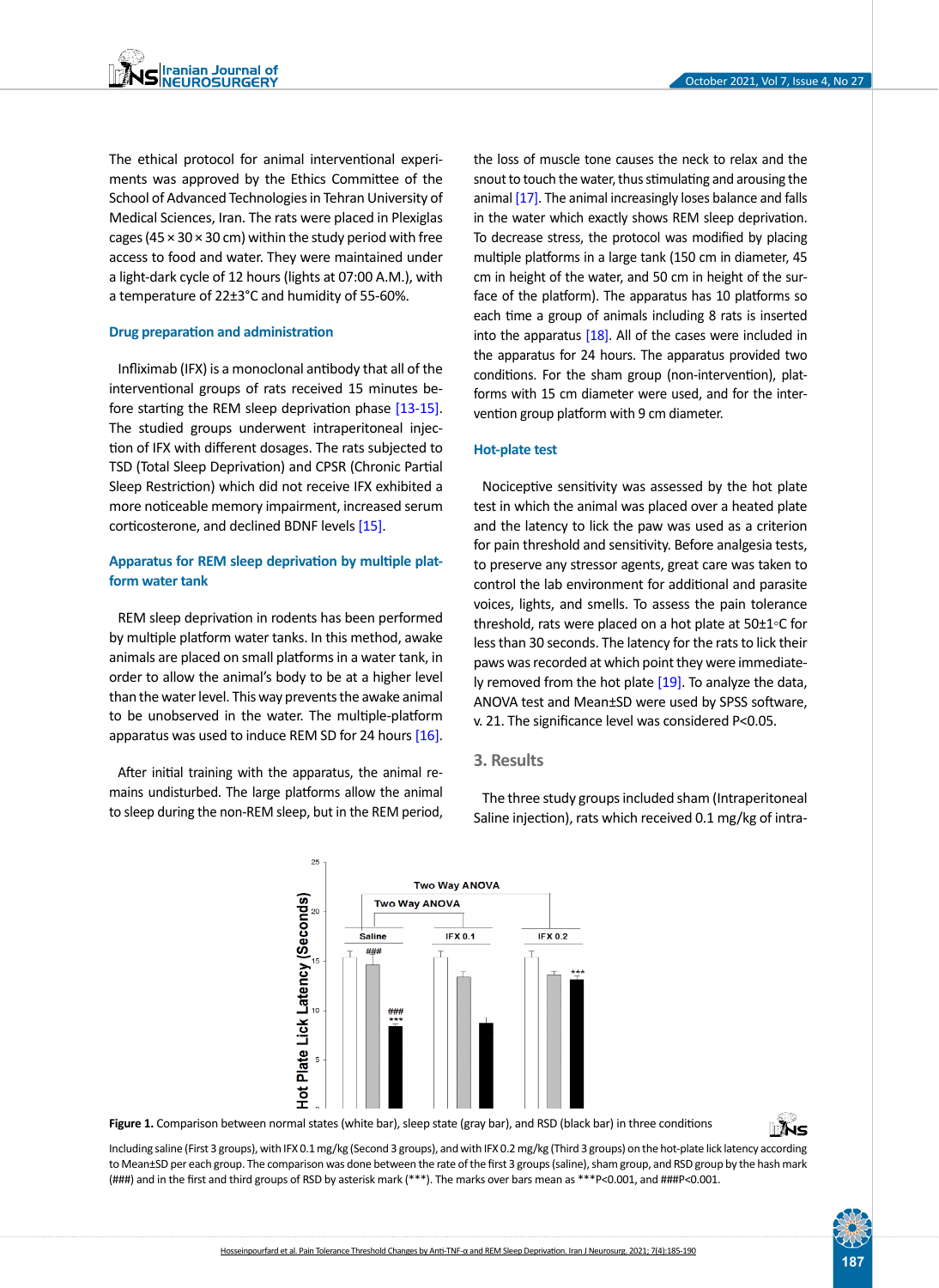

<span id="page-3-0"></span>**Figure 2.** The association between the anti-TNF-α and other main four components. This figure shows the main four components of the study including the quality of care which is closely related to the pain tolerance threshold (PTT). Sleep deprivation affects PTT on the one hand and the immune system on the other hand. There is a close relationship between REM sleep deprivation and the immune system by anti-TNF- $α$  (IFX).

peritoneal infliximab, and rats which received 0.2 mg/ kg of intraperitoneal infliximab. No significant difference was found between the sham group and the group with 0.1 mg/kg of infliximab with respect to lick latency on hot-plate, whereas there was a significant difference between the sham group and the group with 0.2 mg/kg of Infliximab injection (F2=8.363), (P<0.001) [\(Figure 1\)](#page-2-0).

## **4. Discussion**

REM sleep affects pain tolerance. From all functional regions of the brain, the hippocampus appears to be particularly sensitive and vulnerable to sleep loss. It seems that the hippocampus has an essential role in cognition and emotion regulation and is one of the numerous areas of the brain displaying neurogenesis from adolescence into adulthood. The reduction of hippocampal neurogenesis causes a reduction in this regulation, leading to depressive states and emotional disorders.

There was an important dilemma here in that whether sleep loss in the long term could at least to some extent lead to neurodegenerative disorders including Alzheimer's Disease (AD) or accelerate the process of disease development?

TNFα receptor system is believed to be one of the important pathways which can be involved in neurodegeneration in sleep-restricted rats. It remains unclear how TNFα turnover and receptor expression are affected following sleep deprivation over a short or long period. According to the findings of several researchers, TNFα elevates oxidative stress after SD [\[15\].](#page-5-8) Similarly, this study found that IFX at least partially prevents the behavioral consequences of SD.

The negative impacts of SD in rodents have been revealed using diverse methods of sleep deprivation. A few related studies have shown the viability of new cells under such conditions. Results from one study indicated that sleep loss reduces the survival of newly generated cells [\[17\].](#page-5-10) Nevertheless, contrary to the results of the present investigation, no unfavorable impact of sleep deprivation on cell survival in this area have been mentioned in several studies [\[20\].](#page-5-13)

Several researchers have pinpointed hippocampal cell death in other disorders [\[21\]](#page-5-14) such as Amnesia [\[22,](#page-5-15) [23\]](#page-5-16). Reductions have also been observed in the hippocampal volume in psychopathologies like major depression. Eventually, these studies report that these results can be related to specific symptoms in these disorders [\[15\]](#page-5-8).

Evidence which show a connection between sleep deprivation and neurodegeneration stem from the reduced volume of the hippocampus and some other brain areas in both sleep-deprived humans and experimental animals [\[15\]](#page-5-8).

Concerning our pharmacological intervention, rats that received IFX 15 minutes before being submitted to the SD procedure exhibited less memory impairment than that of the controls. This observation is supported by studies reporting on cell death in the CA1 (Cornuammonis) and DG (Dentate Gyrus) of the hippocampus [\[15\]](#page-5-8).

These findings can emphasize the key role of  $TNF\alpha$  in the likely neurodegenerative processes which can be triggered by sleep loss  $[15, 21, 24]$  $[15, 21, 24]$  $[15, 21, 24]$  $[15, 21, 24]$ . TNF $\alpha$  is essential for cognitive development according to the current research focus on cognitive improvement based on sleep [\[15\].](#page-5-8)

Based on the findings of several research studies, sleep deprivation causes inflammation in many parts of the body including the nervous system [\[25\]](#page-5-17). These studies focus on sleep disorders as one presenting sign of the altered function of the immune system and hypothesize the possible mirror effects of sleep disorders and the immune system on each other [\[25,](#page-5-17) [26\]](#page-5-18).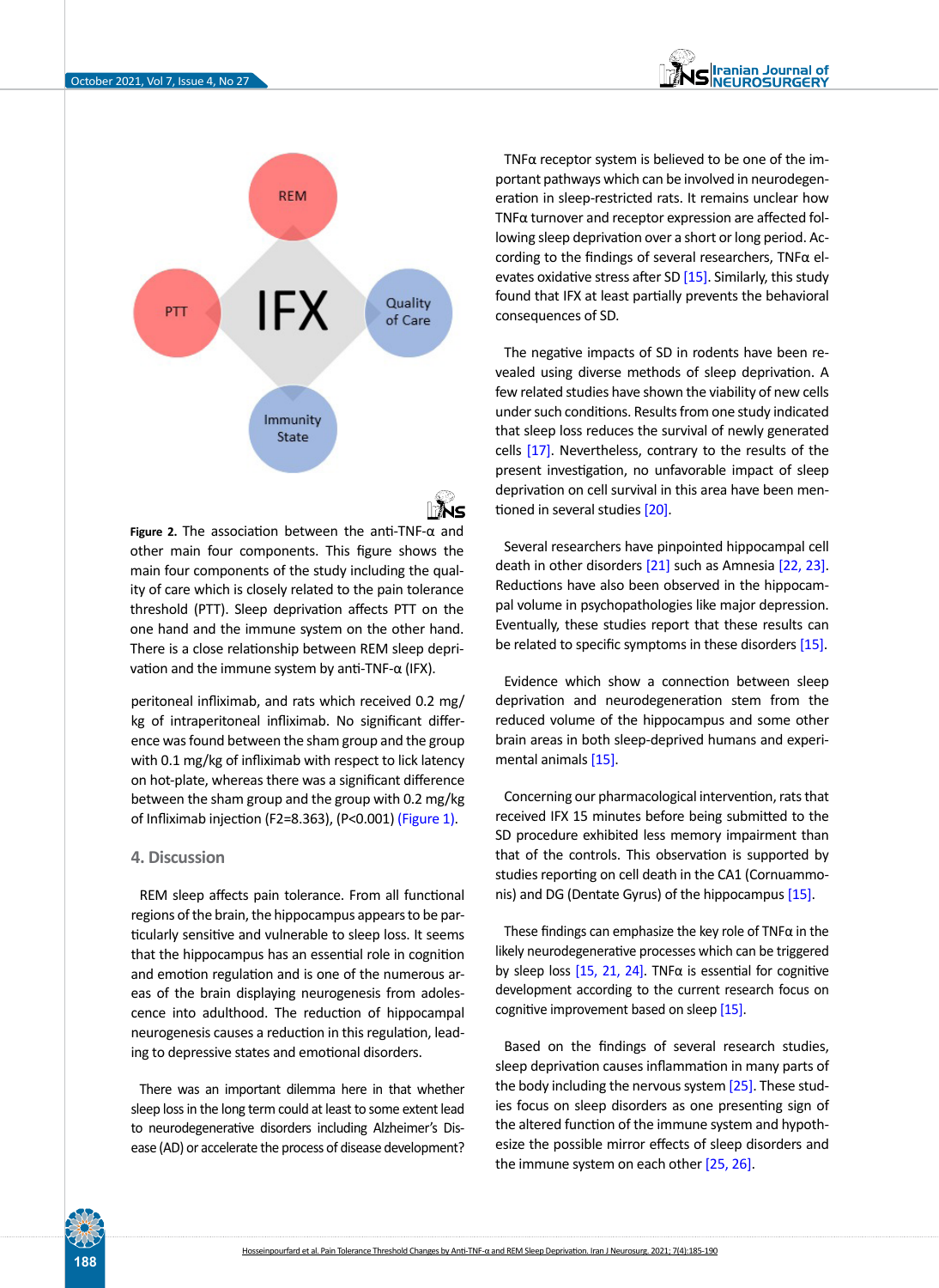The current evidence confirms that sleep disturbances occur over time; however, more studies are needed to understand and optimize sleep patterns in patients re-covering from critical illnesses such as COVID-19 [\[27\]](#page-5-19).

It has been proposed that patients with inflammation may benefit from monoclonal antibodies such as infliximab, which can be attributed to changes in the threshold of pain tolerance. Therefore, great attention needs to be paid to the ever-changing pain tolerance thresh-old [\[28\]](#page-5-20). The existing literature is sparse on high-quality studies on the interaction between sleep and pain with cognitive features using objective sleep measurements and pain assessment, Naranjo and many others have recognized this importance [29].

A systematic review of the available evidence suggests that sleep deprivation increases TNF-α (Tumor Necrosis Factor-alpha) in patients who need TNF-α treatment. According to the findings of this study and the observations on PTT, analgesics should be used more carefully in the treatment process. [Figure 2](#page-3-0) depicts the association between the quality of care affected by PTT (Pain Tolerance Threshold) which is a complex state on the one hand and the close relation between REM sleep deprivation and immunity system by anti-TNF- $\alpha$  (IFX) on the other hand.

## **5. Conclusion**

The findings of this study demonstrated that chronic SD might result in neuronal damages as a result of neuroinflammatory insult. In addition to the possible role of TNFα, further mechanisms of this effect are yet to be determined. The results of the present research confirm the hypothesis that sleep loss, in a long period, sensitizes the brain to neurodegenerative insults. This is possible via activation of the inflammatory mechanisms to some extent through TNFα-associated pathways.

## **Ethical Considerations**

#### **Compliance with ethical guidelines**

Compliance guidelines are approved by the Research Ethics Committee at the Institute for Cognitive Science Studies (ICSS) and registered by the code of CNS. Protocol-ICSS-940816 to refer the local guidelines for animal care and use at the Ethics Committee of the Institute for Cognitive Science Studies.

The specific ethical concern for the extent of sleep loss imposed by the multiple platform devices like DOW (Disk on the Water) is to use a practical standard instruction according to Guidelines for the Care and Use of Mammals in Neuroscience and Behavioral Research. To refine the DOW method and make it the least cruel and invasive possible, guideline measures were accurately observed. All efforts were made to minimize animal suffering and to reduce the number of animals used.

#### **Funding**

This research did not receive any specific grant from funding agencies in the public, commercial, or not-forprofit sectors.

#### **Authors' contributions**

Study conception and design: Mohammadjavad Hoseinpourfard; Data analysis and interpretation: Mohammadjavad Hoseinpourfard; Drafting the article: Mohammadjavad Hoseinpourfard; Critically revising the article: All authors; Reviewing submitted version of manuscript: All authors; Approving the final version of the manuscript: All authors.

#### **Conflict of interest**

The authors declared that they have no conflict of interest.

#### **Acknowledgements**

The authors would like to offer their special thanks to the Cognitive Sciences and Technologies Council for their support. In addition, the Institute for Cognitive Science Studies, Tehran, Iran organized the infrastructure and appropriate platform for performing this study pertaining to providing the drug and care of animals.

#### **References**

- <span id="page-4-0"></span>[1] Zarrindast MR, Izadi M, Nasehi M, Paktinat A, Hoseinpourfard M. Reward system on dopaminergic pathway. International Journal of Medical Reviews. 2015; 2(3):261-4. [http://](http://www.ijmedrev.com/article_68663.html) [www.ijmedrev.com/article\\_68663.html](http://www.ijmedrev.com/article_68663.html)
- <span id="page-4-1"></span>[2] Wadhwa M, Chauhan G, Roy K, Sahu S, Deep S, Jain V, et al. Caffeine and modafinil ameliorate the neuroinflammation and anxious behavior in rats during sleep deprivation by inhibiting the microglia activation. Frontiers in Cellular Neuroscience. 2018; 12:49. [\[DOI:10.3389/fncel.2018.00049](https://doi.org/10.3389/fncel.2018.00049)] [\[PMID\]](https://www.ncbi.nlm.nih.gov/pubmed/29599709) [[PMCID\]](http://www.ncbi.nlm.nih.gov/pmc/articles/PMC5863523)
- <span id="page-4-2"></span>[3] Zarindast M, Nasehi M, Hoseinpourfard M. A mini review of serotonin and its receptors. International Journal of Medical Reviews. 2014; 1(1):39-45. [http://www.ijmedrev.com/](http://www.ijmedrev.com/article_68254.html) [article\\_68254.html](http://www.ijmedrev.com/article_68254.html)
- <span id="page-4-3"></span>[4] Chanana P, Kumar A. Possible involvement of nitric oxide modulatory mechanisms in the neuroprotective effect of Centel-